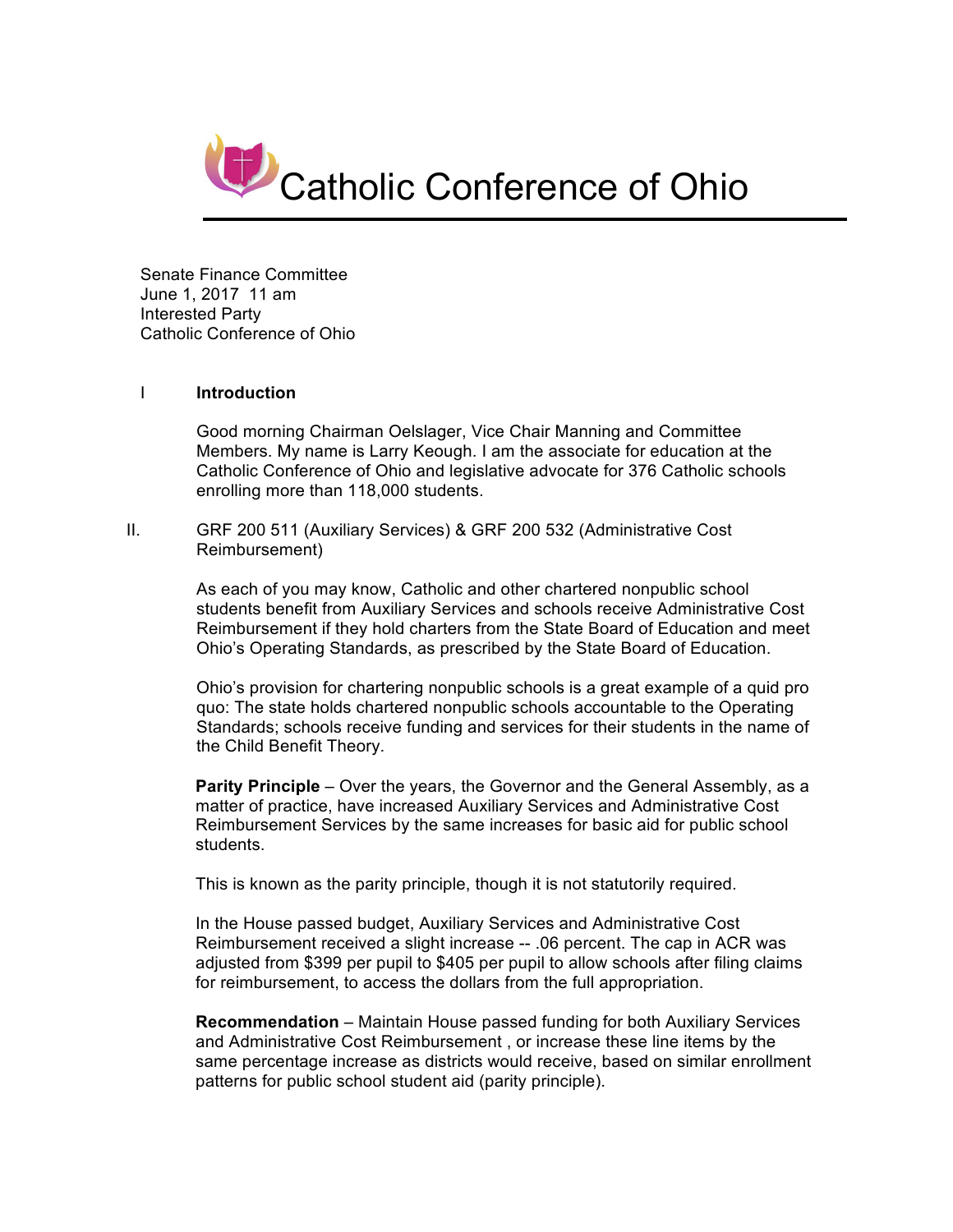We also ask that House passed non-budgetary provision be maintained so that Auxiliary Services funds can be utilized for instructional personnel to teach ELL students and for schools to purchase security equipment from AS.

## III. **Scholarship Programs**

Working from funding levels in the House passed budget, the following recommendations are to ensure that funding is sufficient for the current schoolchoice programs at least over the next school year:

**Increase the scholarship amounts in the Cleveland Scholarship Program** from \$4,250 for K-8 students and \$5,700 for high school students to the levels in the traditional Ed Choice and Ed Choice Expansion programs, which are \$4,650 for K-8 and \$6,000 at the high school level.

Consultation with the ODE leads us to believe that amounts set aside in the House passed budget for the Cleveland Scholarship Program are sufficient to accommodate the increases.

**Restore Funding in the EdChoice Expansion Program to the amount in the Executive budget**. In the House passed budget, funding for the EdChoice Expansion Program was reduced. In consultation with ODE, we determined that an additional \$1 million is needed to cover entering kindergarten students, as well as students renewing their scholarships – including students moving up to fourth and fifth grades.

We are pleased that the House incorporated an open-enrollment provision for the Jon Peterson Special Needs Scholarship Program.

As each of you may know, most special needs students are administered state tests or alternative assessments. However, there are special needs students whose test scores do not reflect their cognitive ability because their accommodations do not offset their disability.

We are asking in this limited circumstance that Peterson and Autism Scholarship students be exempt from state testing.

As each of you know, a new school-choice scholarship bill (SB 85) is pending in the Senate Education Committee that would provide income-based scholarships for K-12 students.

We believe SB 85 is the next step in Ohio's school choice movement. If approved, it will provide expanded opportunities for low-income and middle families to exercise their parental-choice rights.

We ask for your thoughtful consideration and support for this program.

that Peterson and Autism Scholarship students be exempt from state testing.

## IV. **College Credit Plus**